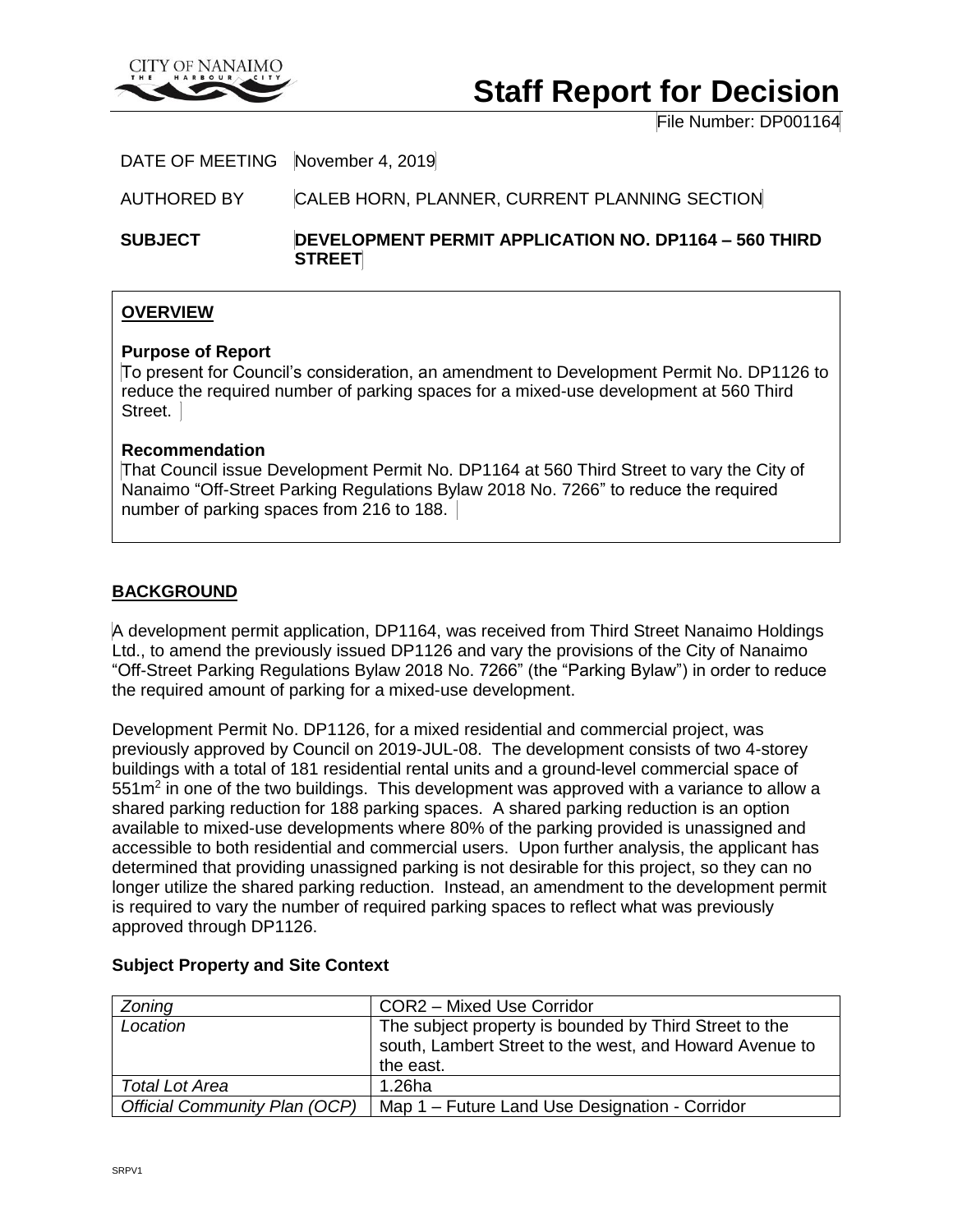

The property is surrounded by residential uses, including single residential dwellings to the north and west, and townhouses across Howard Avenue to the east. To the south, on the other side of Third Street, are single residential dwellings and a new development under construction at 525 Third Street containing student housing, multi-family units / townhouses, and ground-level commercial units along Third Street.

## **DISCUSSION**

The mixed-use development will include 188 parking spaces, with 170 spaces allocated for residential use (including visitor parking) and 18 spaces allocated for commercial use. The commercial parking spaces will be nearest to the commercial retail unit.

## **Proposed Variance**

The Parking Bylaw requires a minimum of 216 parking spaces for the proposed development. The proposed number of parking spaces is 188; a variance of 28 spaces.

The applicant is proposing to provide the same number of parking spaces as previously approved, but is requesting an amendment to the development permit to vary the required number of parking spaces instead of utilizing a shared parking reduction. With the parking now proposed to be fully assigned to commercial and residential units rather than 80% unassigned shared commercial and residential parking, the development is no longer eligible for a shared parking reduction.

The City of Nanaimo Policy for Consideration of a Parking Variance (the "Parking Variance Policy"), which was endorsed by Council in 2018, outlines considerations for the evaluation of a parking variance, such as location criteria and proximity to a mobility hub and transit services. The applicant has provided rationale demonstrating how they can address these considerations. Some of the rationale points include:

- Of the 181 residential units proposed, 155 will be micro-suites, studio suites, or onebedroom suites. Given the proximity of the site to Vancouver Island University and the nature of purpose-built rental developments, the applicant anticipates many of the future tenants will be university students and that there will be a lower level of vehicle ownership and parking demand.
- By providing assigned parking, residents with vehicles will not need to search for an available parking stall each time they arrive.
- Increasing the amount of surface parking on the site would reduce the landscape buffer and transition to neighbouring properties to the north. This landscape buffer is proposed to include fruit trees, as encouraged by the Harewood Neighbourhood Plan.
- New on-street parking will be constructed on Third Street as part of this development, providing additional parking options for the commercial use immediately adjacent to the site.
- The subject property is located within the Corridor future land-use designation of the OCP and is located within a 600m buffer of the VIU mobility hub identified by the Nanaimo Transportation Master Plan. Public transit stops are located along Third Street and Howard Avenue, near the site.